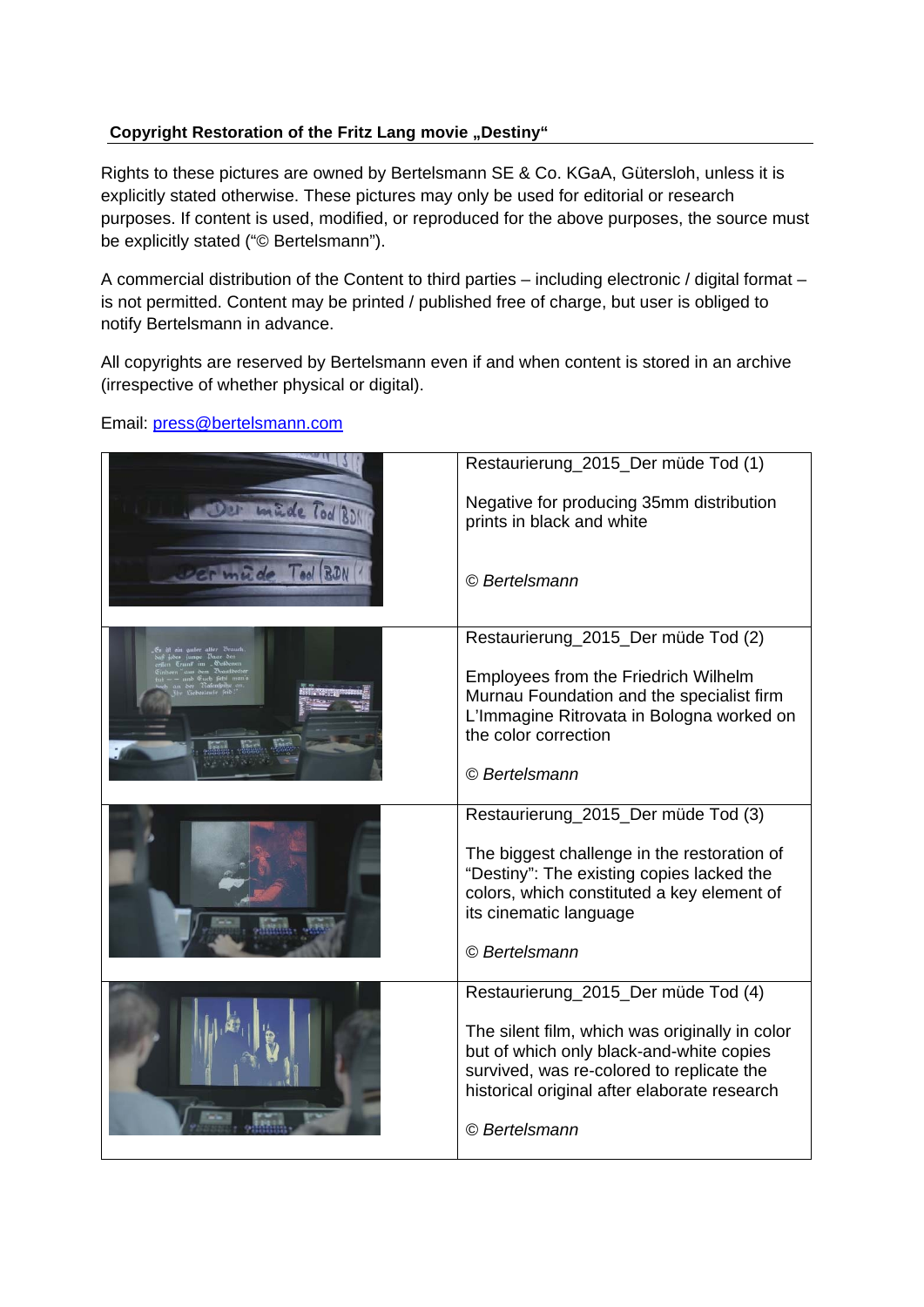| Restaurierung_2015_Der müde Tod (5)                                                                                                                                                         |
|---------------------------------------------------------------------------------------------------------------------------------------------------------------------------------------------|
| Anke Wilkening (right), Conservator at the<br>Murnau Foundation, in discussion with a<br>colorist from the specialist firm L'Immagine<br>Ritrovata                                          |
| © Bertelsmann                                                                                                                                                                               |
| Restaurierung_2015_Der müde Tod (6)                                                                                                                                                         |
| The film is carefully repaired by hand at the<br>specialist firm L'Immagine Ritrovata<br>(Bologna)                                                                                          |
| © Bertelsmann                                                                                                                                                                               |
| Restaurierung_2015_Der müde Tod (7)                                                                                                                                                         |
| The film is carefully repaired by hand at the<br>specialist firm L'Immagine Ritrovata<br>(Bologna)                                                                                          |
| © Bertelsmann                                                                                                                                                                               |
| Restaurierung_2015_Der müde Tod (8)                                                                                                                                                         |
|                                                                                                                                                                                             |
| A restoration project always begins with an<br>international search for existing film<br>material; afterwards, technical and manual<br>skills and experience are the be-all and end-<br>all |
| © Bertelsmann                                                                                                                                                                               |
| Restaurierung_2015_Der müde Tod (9)                                                                                                                                                         |
| Scanning of the Fritz Lang classic at<br>L'Immagine Ritrovata (Bologna)                                                                                                                     |
| © Bertelsmann                                                                                                                                                                               |
| Restaurierung_2015_Der müde Tod (10)                                                                                                                                                        |
| Restoration of rediscovered intertitles from<br>the film                                                                                                                                    |